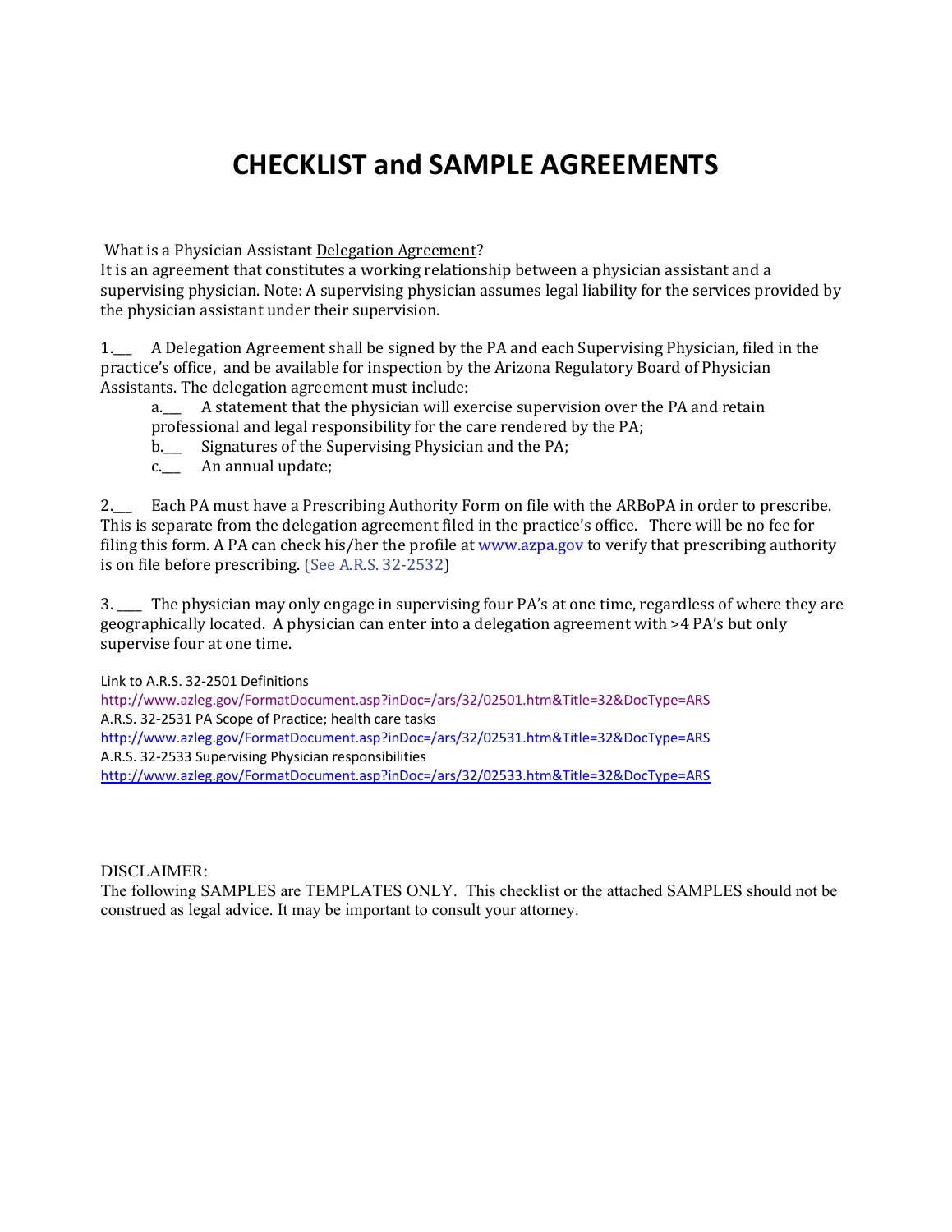### **PHYSICIAN ASSISTANT SUPERVISION AGREEMENT**

This Agreement is made and executed effective ... by and between XXXXXXXXXXXXXXXX. an Arizona professional corporation (hereinafter referred to as "Supervisor") and XXXXXXXXXXX, PA-C (hereinafter referred to as "PA").

### **RECITALS**

A. XXXX is engaged in the practice of medicine, in the field of XXXXXXX, XXXXXX, AND XXXXX; and

B. PA is employed by XXXX under a separate Employment Agreement; and

C. XXXX and PA are mutually obligated by the rules and regulations set forth in the Arizona Physician Assistant Practice Act and as adopted by the Arizona Regulatory Board of Physician Assistants (hereinafter referred to as "ARBOPA") to enter into an agreement for the supervision of PA; and

D. This supervision must be carried out by an XXXX Physician holding an unrestricted Arizona medical license.

### **AGREEMENT**

NOW, THEREFORE, in consideration of the foregoing premises and the mutual covenants hereinafter stated, the parties hereto agree as follows:

1. SUPERVISION. The Supervising Physician, as an agent of XXXX, will exercise supervision over the PA, and shall retain the professional and legal responsibility for health care tasks rendered by the PA to XXXX patients at XXXX offices or other locations approved by XXXX.

2. EVALUATION. The Supervising Physician shall provide a written evaluation of the PA's performance to the PA no less than once per year. This evaluation shall address issues of the PAs clinical and professional competency.

3. SCOPE OF PRACTICE. The Supervising Physician must ensure that the PA's scope of practice is identified, that delegation of medical tasks is appropriate to the PA's level of competence, and the relationship of, and access to, the supervising physician is defined.

4. THE PA – SUPERVISING PHYSICIAN RELATIONSHIP. The PA has a direct reporting relationship to the Supervising Physician for clinical and professional issues related to the quality of care. The Supervising Physician shall be available to the PA at all times for clinical questions and the resolution of quality of care issues. Supervision must be continuous, but does not require the personal presence of the supervising physician at the place where health care tasks are performed so long as the PA and the supervising physician can be in contact by telecommunication. In cases where the Supervising Physician is not immediately available, a back-up Supervising Physician, shall be available to the PA for the resolution of clinical or quality of care issues.

IN WHITNESS WHEREOF, the parties have signed this Agreement as of the Effective Date first set forth above and must be renewed on an annual basis.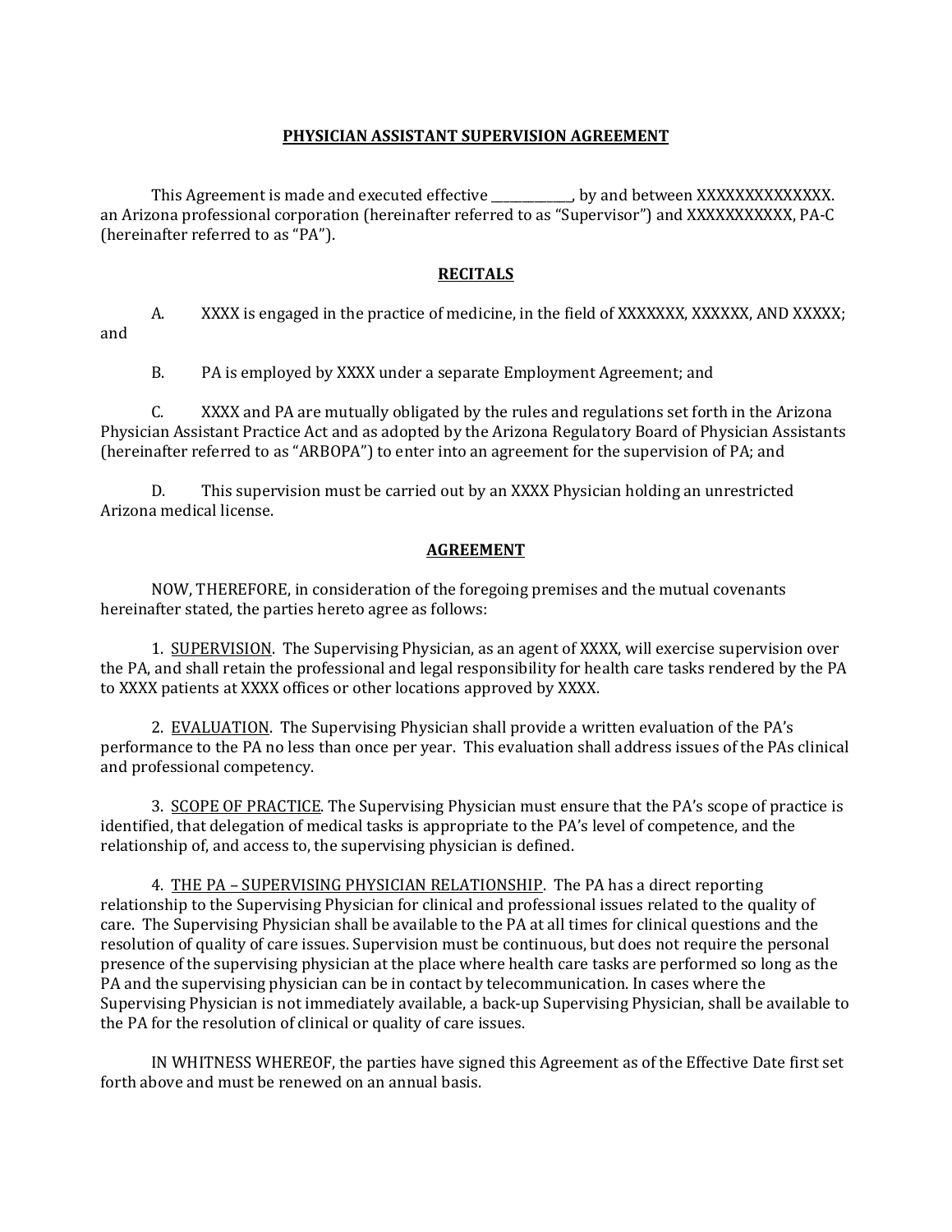### **"XXXX"**

XXXXXXXXXXXXXXXX, an Arizona professional corporation.

## **"SUPERVISING PHYSICIAN"**

**\_\_\_\_\_\_\_\_\_\_\_\_\_\_\_\_\_\_\_\_\_\_\_\_\_\_\_\_\_\_\_\_**

\_\_\_\_\_\_\_\_\_\_\_\_\_\_\_\_\_\_\_\_\_\_\_\_\_\_\_\_\_\_\_ XXXXXX. M.D./D.O.

**"PA"**

XXXXXX, PA-C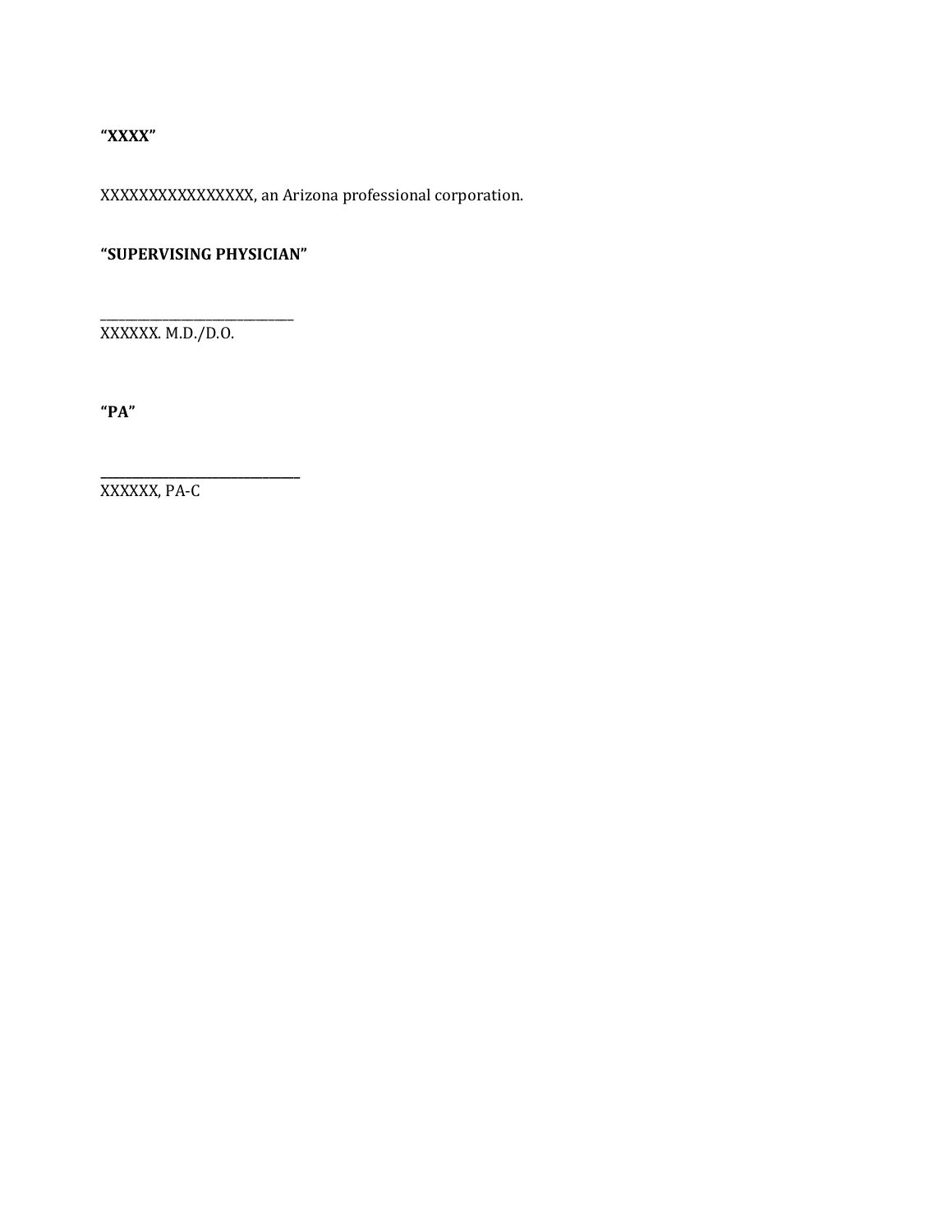### **PHYSICIAN ASSISTANT SUPERVISION AGREEMENT: Emergency Medicine**

This Agreement is made and executed effective \_\_\_\_\_\_\_\_\_\_\_\_, by and between \_\_\_\_\_ and\_\_\_\_\_\_\_\_\_\_.

### **RECITALS**

A.  $\blacksquare$  is engaged in the practice of medicine, in the specialized fields of Emergency Medicine

B. PA is employed by \_\_\_\_\_\_\_\_\_\_\_\_ under a separate Employment Agreement; and

C. \_\_\_\_\_\_\_\_\_\_\_\_\_ and PA are mutually obligated by the rules and regulations set forth in the Arizona Physician Assistant Practice Act and as adopted by the Arizona Regulatory Board of Physician Assistants (hereinafter referred to as "ARBOPA") to enter into an agreement for the supervision of PA; and

D. This supervision must be carried out by a Physician holding an unrestricted Arizona medical license.

### **AGREEMENT**

NOW, THEREFORE, in consideration of the foregoing premises and the mutual covenants hereinafter stated, the parties hereto agree as follows:

1. SUPERVISION. The Supervising Physician will exercise supervision over the PA, and shall retain the professional and legal responsibility for health care tasks rendered by the PA to patients at \_\_\_\_\_\_\_\_\_\_ and \_\_\_\_\_\_\_\_\_.

2. EVALUATION. The Supervising Physician shall provide a verbal evaluation of the PA's performance to the PA no less than once per year. This evaluation shall address issues of the PAs clinical and professional competency. In addition, the PA will maintain his/her required state and national continuing medical education (CME) and certification by the National Commission on Certification of Physician Assistants (NCCPA).

3. SCOPE OF PRACTICE. The Supervising Physician must ensure that the PA's scope of practice is identified, that delegation of medical tasks is appropriate to the PA's level of competence, and the relationship of, and access to, the supervising physician is defined.

4. THE PA – SUPERVISING PHYSICIAN RELATIONSHIP. The PA has a direct reporting relationship to the Supervising Physician for clinical and professional issues related to the quality of care. The Supervising Physician shall be available to the PA at all times for clinical questions and the resolution of quality of care issues. Supervision must be continuous, but does not require the personal presence of the supervising physician at the place where health care tasks are performed so long as the PA and the supervising physician can be in contact by telecommunication. In cases where the Supervising Physician is not immediately available, a back-up Supervising Physician, shall be available to the PA for the resolution of clinical or quality of care issues.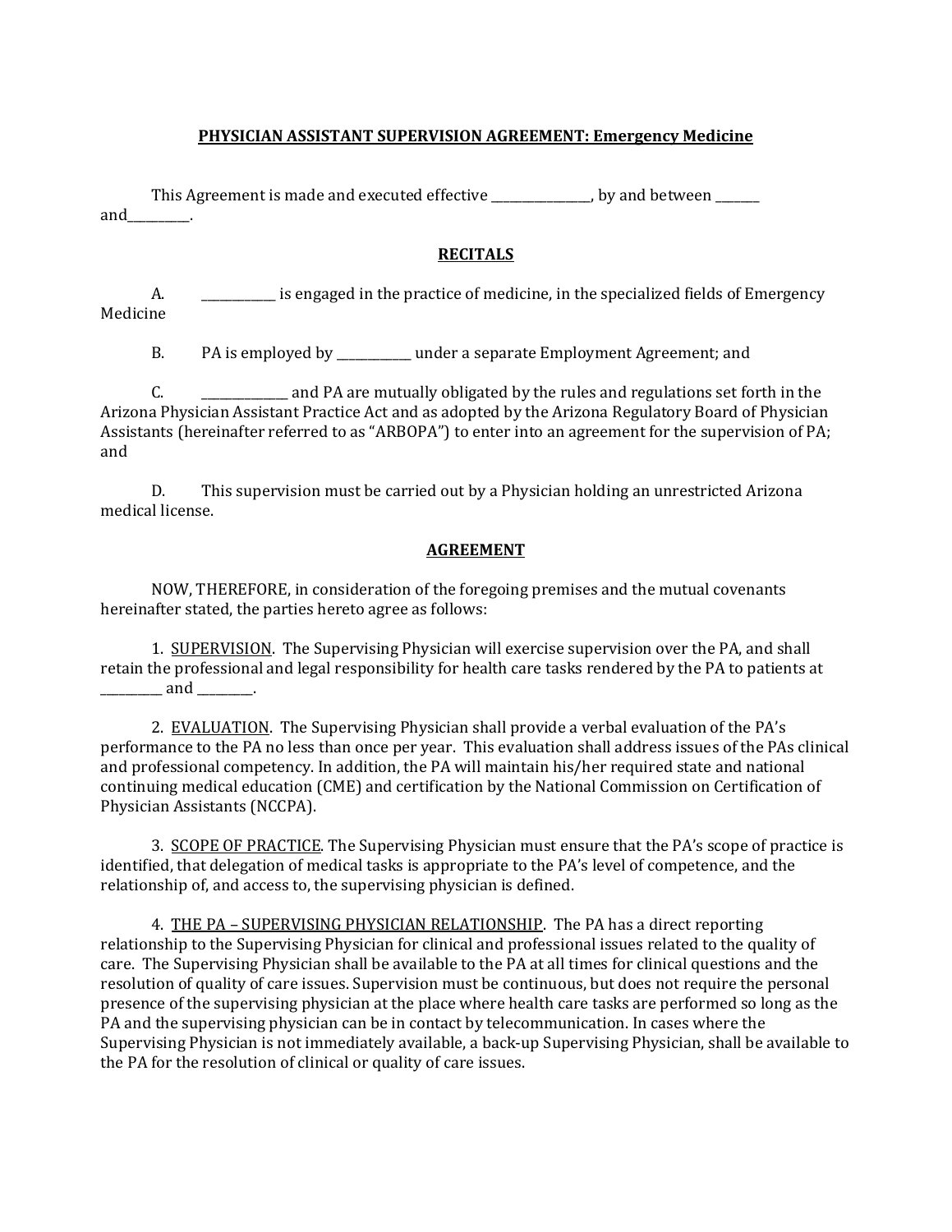IN WHITNESS WHEREOF, the parties have signed this Agreement as of the Effective Date first set forth above and must be renewed on an annual basis.

\_\_\_\_\_\_\_\_\_\_\_\_\_\_\_\_\_\_\_\_\_\_\_\_\_\_\_\_\_\_\_  $\overline{\text{Dr.}}$ 

\_\_\_\_\_\_\_\_\_\_\_\_\_\_\_\_\_\_\_\_\_\_\_\_\_\_\_\_\_\_\_ Dr. \_\_\_\_\_\_\_\_\_\_\_\_\_\_\_\_\_\_\_\_\_\_\_\_\_\_ (Optional)

\_\_\_\_\_\_\_\_\_\_\_\_\_\_\_\_\_\_\_\_\_\_\_\_\_\_\_\_\_\_\_ Dr. \_\_\_\_\_\_\_\_\_\_\_\_\_\_\_\_\_\_\_\_\_\_\_\_\_\_ (Optional)

\_\_\_\_\_\_\_\_\_\_\_\_\_\_\_\_\_\_\_\_\_\_\_\_\_\_\_\_\_\_\_ \_\_\_\_\_\_\_\_\_\_\_\_\_\_\_\_\_\_\_\_\_\_\_\_\_ PA-C

\_\_\_\_\_\_\_\_\_\_\_\_\_\_\_\_\_\_\_\_\_\_\_\_\_\_\_\_\_\_\_ \_\_\_\_\_\_\_\_\_\_\_\_\_\_\_\_\_\_\_\_\_\_\_\_\_ PA-C (Optional)

\_\_\_\_\_\_\_\_\_\_\_\_\_\_\_\_\_\_\_\_\_\_\_\_\_\_\_\_\_\_\_ \_\_\_\_\_\_\_\_\_\_\_\_\_\_\_\_\_\_\_\_\_\_\_\_\_ PA-C (Optional)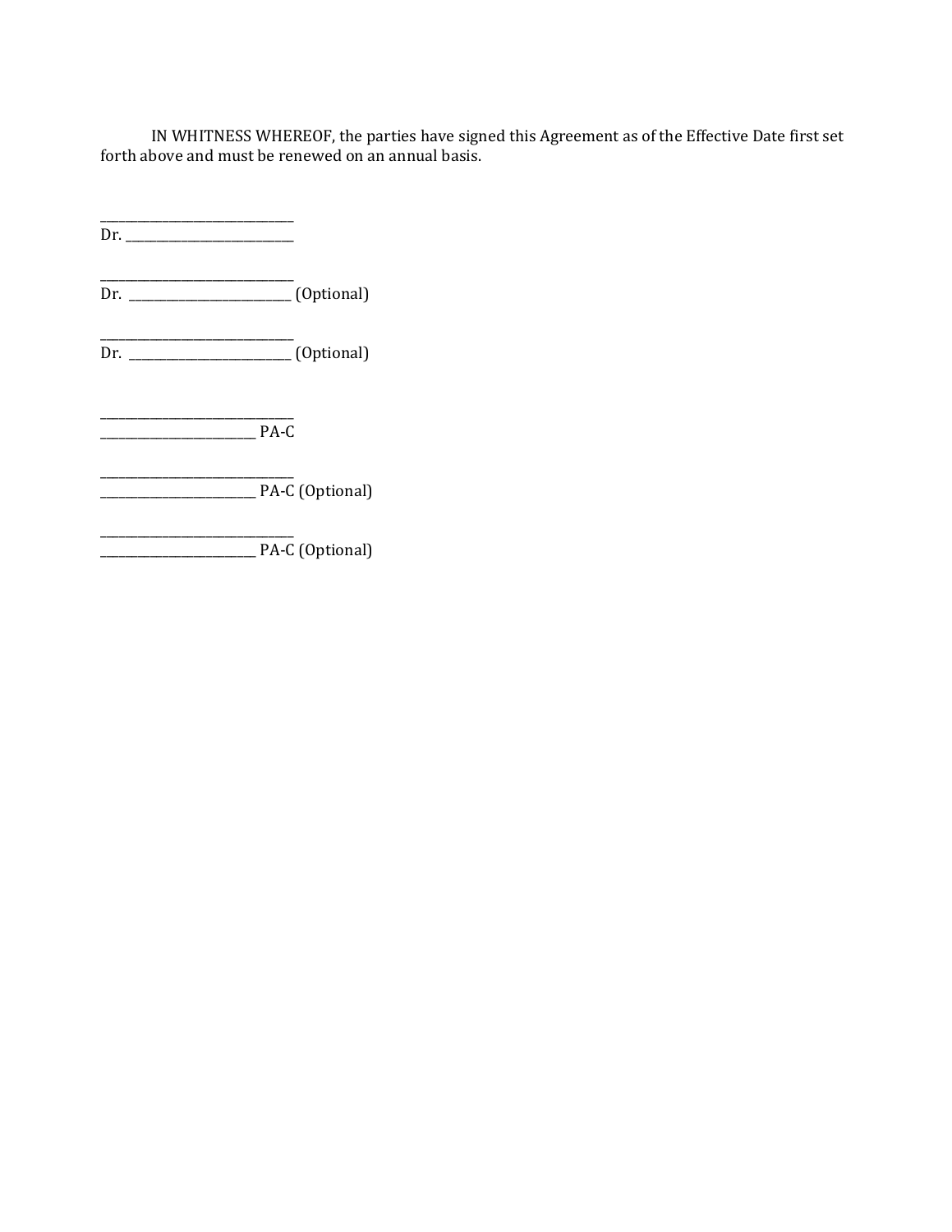### **PHYSICIAN ASSISTANT SUPERVISION AGREEMENT: Group Practice**

THIS AGREEMENT is made this \_\_\_\_day of , 20\_\_ , by and between one or more physicians who practice medicine in the State Arizona, including \_\_\_\_\_\_\_\_\_\_\_\_\_\_\_\_\_\_\_\_\_\_\_\_\_\_\_\_\_\_\_\_\_\_\_\_\_\_\_\_\_\_, who will act as Primary Supervising Physician and

The physician assistant will practice in the following locations: 1. (NAME OF FACILITY WHERE PHYSICIAN ASSISTANT WILL PRACTICE) (ADDRESS) (CITY) (STATE) (ZIP) (TELEPHONE)

2. (NAME OF FACILITY WHERE PHYSICIAN ASSISTANT WILL PRACTICE) (ADDRESS) (CITY) (STATE) (ZIP) (TELEPHONE)

3.(NAME OF FACILITY WHERE PHYSICIAN ASSISTANT WILL PRACTICE) (ADDRESS) (CITY) (STATE) (ZIP) (TELEPHONE)

WHEREAS, the physician assistant is duly qualified under the applicable rules and regulations of the Arizona Regulatory Board of Physician Assistants, it is hereby agreed that:

1. The physicians who sign this agreement will supervise the physician assistant in accordance with the rules and regulations of the Arizona Regulatory Board of Physician Assistants. The physician assistant agrees to faithfully and to the best of his/her knowledge and skill, to assist the physician(s) in the practice of medicine. By this contract it is contemplated that the physician(s) will assign certain duties to be performed by the physician assistant. The physician assistant will perform only those duties and responsibilities that are delegated by the physician(s). The physician(s) will not delegate to the physician assistant any duty or responsibility for which the physician assistant has not been adequately trained. The physician assistant is the agent of the physician(s) in the performance of all practice-related activities. The physician assistant will provide patient care only in those areas of medical practice where the physician(s) provides patient care. This agreement will be reviewed on an annual basis by all parties.

2. During the term of this agreement, the physician assistant shall comply with all proper directions and orders of the physician(s) and shall comply with all rules and regulations of the Arizona Regulatory Board of Physician Assistants governing physician assistants.

3. The supervising physician('s) responsibility is to oversee the activities of, and accept the responsibility for, the medical services rendered by a physician assistant. Supervision shall be continuous but shall not be construed as necessarily requiring the physical presence of the supervising physician at the time and place that the services are rendered. It is the responsibility of the supervising physician to direct and review the work, records, and practice of the physician assistant on a continuous basis to ensure that appropriate and safe treatment is rendered. The supervising physician must be available continuously for contact personally or by telephone or other electronic means. It is the obligation of each team of physicians and physician assistants to ensure that the physician assistant's scope of practice is identified; that delegation of medical tasks is appropriate to the physician assistant's level of competence; that the relationship of, and access to, the supervising physician is defined; and that a process for evaluation of the physicians assistant's